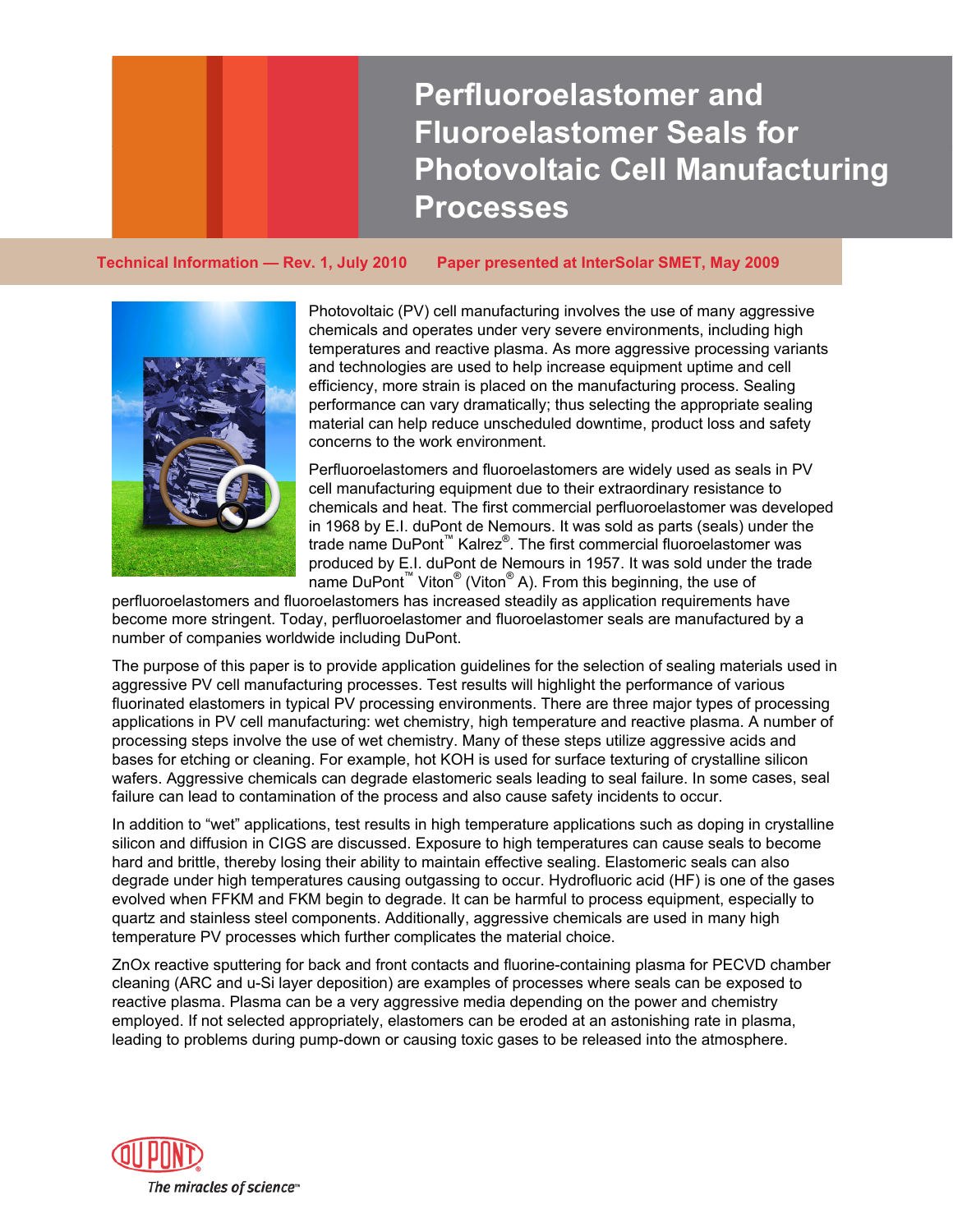Test results will highlight the weight loss properties of various fluorinated elastomers and silicone as result of exposure to oxygen and fluorine-based plasma. A relative comparison of the various types of perfluoroelastomers as well as a comparison to other elastomeric materials is also presented and discussed.

### **Structure and Properties of Perfluoroelastomers and Fluoroelastomers**

Elastomers or rubber-like materials are made of long randomly coiled flexible macromolecules that allow the polymer to undergo large deformation upon stretching or compression. In addition, a crosslinking structure between the polymer chains provides a permanent three-dimensional network that ensures recovery. A schematic view is shown below.



### *Polymer Backbone Structure*

The most commonly used elastomers in the Photovoltaic (PV) Industry are fluorinated and perfluorinated elastomers, silicone (VMQ) and fluorosilicone (FVMQ). Fluorinated elastomers contain either a partially or fully fluorinated backbone. If the backbone is fully fluorinated, it is a perfluoroelastomer (FFKM); if it is partially fluorinated, it is a fluoroelastomer (FKM). The polymer backbone is comprised of many repeating monomer units. Typical monomer units for these polymers can be found below.



**FKM** 

**FFKM** 

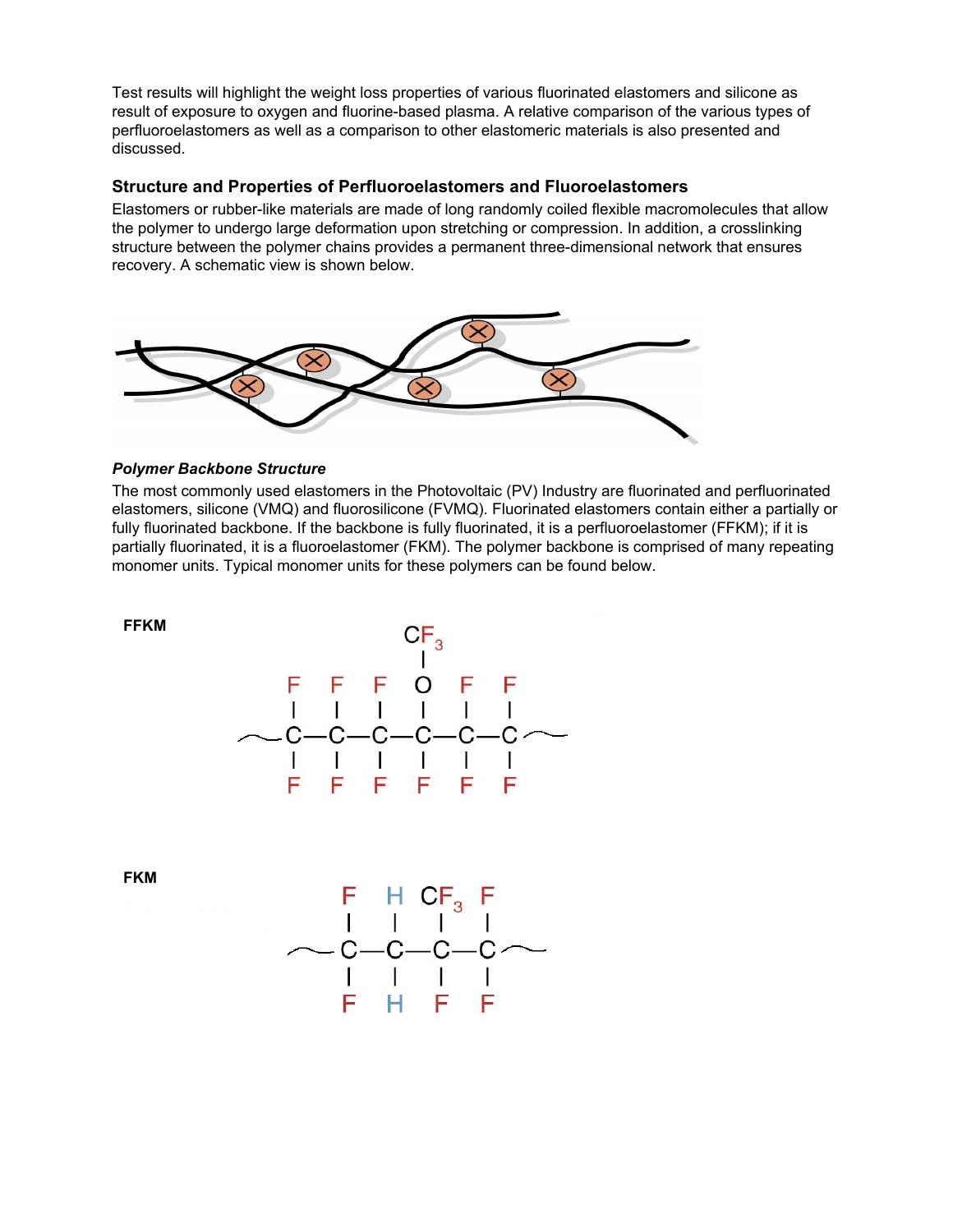



**VMQ** 

The carbon-fluorine bond is the most stable single bond. The high bond dissociation energy of the C-F bond is the main reason for the thermal, oxidative and chemical stability of fluorinated polymers. Table 1 lists the typical bond dissociation energies of single bonds. Homo-polytetrafluoroethylene (PTFE) contains all C-F substitution, which makes it one of the most chemically and thermally stable polymers. However, PTFE has very high crystallinity. As a result, it is a rigid thermoplastic, not an elastomer. Randomly incorporating other monomers into homopolymers breaks the regularity and forms amorphous polymers with a low glass transition temperature. Perfluoromethylvinyl ether (PMVE) and other perfluoro (alkoxy/alkyl) vinyl ethers are the monomers that are incorporated with TFE monomer in most commercial perfluoroelastomers. If other partially fluorinated monomers are incorporated, it forms fluoroelastomers. One of these partially fluorinated monomers is vinylidene fluoride ( $VF<sub>2</sub>$ ). The most widely available fluoroelastomers generally contain two or three monomers. The building blocks of fluoroelastomers are listed in Table 2. Using these fluoro-monomers, four basic FKM structures can be made as shown in Table 3.

| Table 1. Typical Bond Dissociation Energies for Aliphatic Bonds (KJ/mol) |         |  |
|--------------------------------------------------------------------------|---------|--|
| C-C                                                                      | 284-368 |  |
| C-H                                                                      | 381-410 |  |
| C-CI                                                                     | 326     |  |
| $C-F$                                                                    | 452     |  |
| $C-O$                                                                    | 350-389 |  |
| $C-N$                                                                    | 293-343 |  |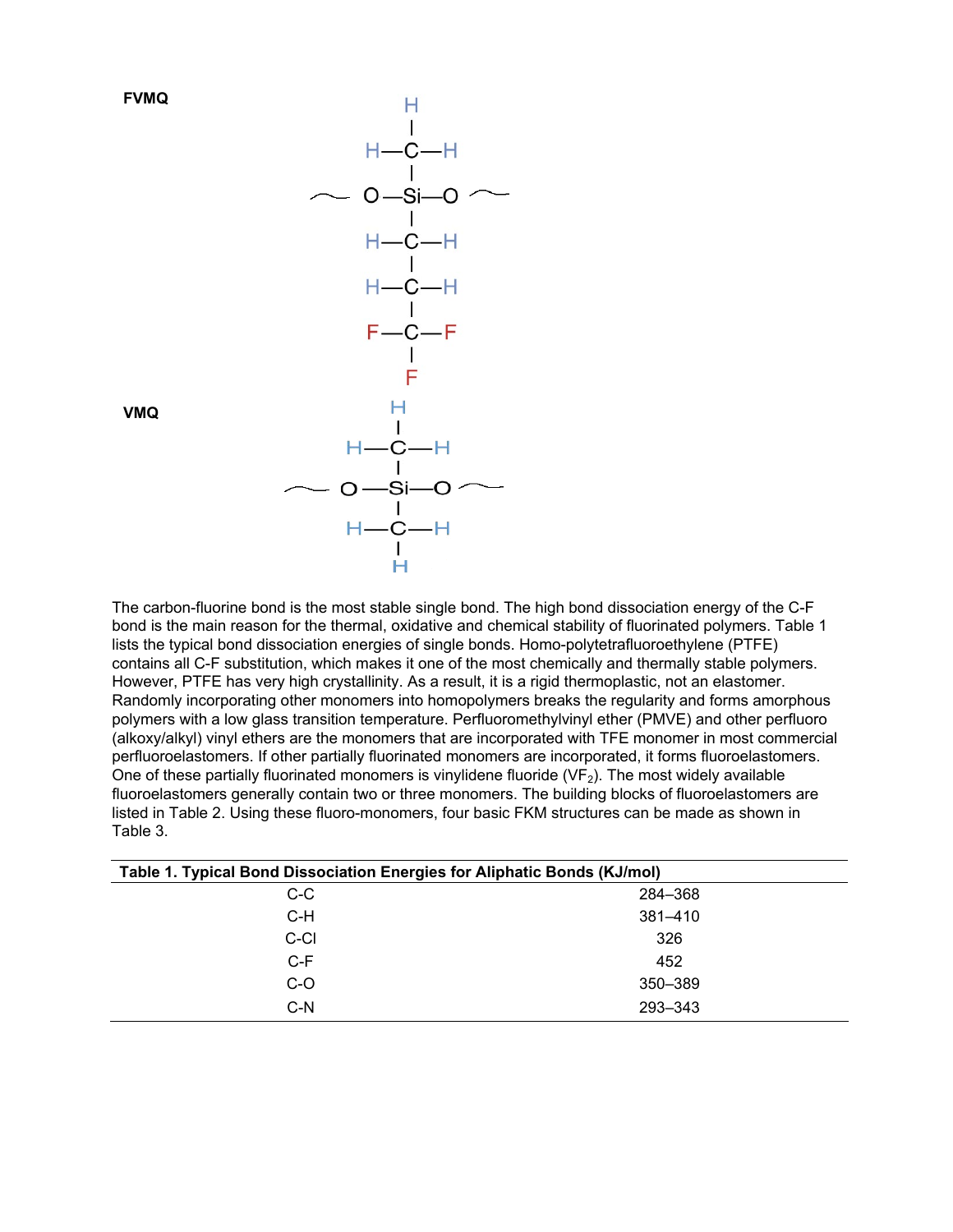| <b>Table 2. Building Blocks of Fluoroelastomers</b> |                            |
|-----------------------------------------------------|----------------------------|
| TFE.                                                | Tetrafluoroethylene        |
| <b>PMVE</b>                                         | Perfluoromethylvinyl Ether |
| <b>HFP</b>                                          | Hexafluoroproplyene        |
| VF <sub>2</sub>                                     | Vinylidene Fluoride        |
| CSM                                                 | <b>Cure Site Monomer</b>   |

| Table 3. Examples of Commercial Fluoroelastomer Structure |                               |                                |  |
|-----------------------------------------------------------|-------------------------------|--------------------------------|--|
| <b>Fluoroelastomer Type</b>                               | <b>Monomer Sequence</b>       | <b>Example</b>                 |  |
| Copolymer                                                 | $VF2-HFP$                     | Fluoroelastomer-A<br>$(66\%F)$ |  |
| Terpolymer                                                | $VF2-HFP-TFE$                 | Fluoroelastomer-B (68%F)       |  |
| Tetrapolymer                                              | $VF_2$ -HFP-TFE-CSM           | Fluoroelastomer-GF (70%F)      |  |
| Tetrapolymer                                              | VF <sub>2</sub> -PMVE-TFE-CSM | Fluoroelastomer-GFLT<br>(67%F) |  |

### *Crosslinking Structure*

In order for a material to be rubber-like, polymers having a three-dimensional network structure are essential. For perfluoroelastomers, due to the inertness of the perfluorinated backbone, a cure site monomer (CSM), such as a monomer that contains a reactive site is introduced. The CSM can then react to form a three-dimensional network. The most significant CSM for FFKMs are cyano-functional vinyl ethers. The major advantage of using these CSMs is that they can be effectively cured using a variety of curatives. For example, curing with tetraphenyl tin or ammonia results in a triazine crosslink structure as shown in Figure 1. Use of the di-functional curative diaminobisphenol AF results in condensation to form a benzoxazole crosslink as shown in Figure 2. These resulting networks have excellent thermal stability. Cyano-functional vinyl ethers can also be cured using organic peroxide with the resulting network having near universal chemical resistance. In addition, halogens are other common CSMs for FFKM which are readily crosslinked using peroxide-based curatives. The major disadvantage of peroxide curing FFKMs is the hydrocarbon nature of the crosslink, which is much more susceptible to oxidative and thermal degradation.

There are three main cure chemistries for fluoroelastomers. Bisphenol and diamine are used mainly for VF<sub>2</sub> and HFP containing polymers. They are the most common FKMs. Specialty FKMs containing a halogen as a CSM are peroxide curable. Fluoroelastomer properties such as heat and chemical resistance, low temperature flexibility, resistance to steam and acids and compression set resistance can vary considerably depending on monomer composition, concentration and the cure chemistry employed.

### **Figure 1. Triazine Crosslink Structure**

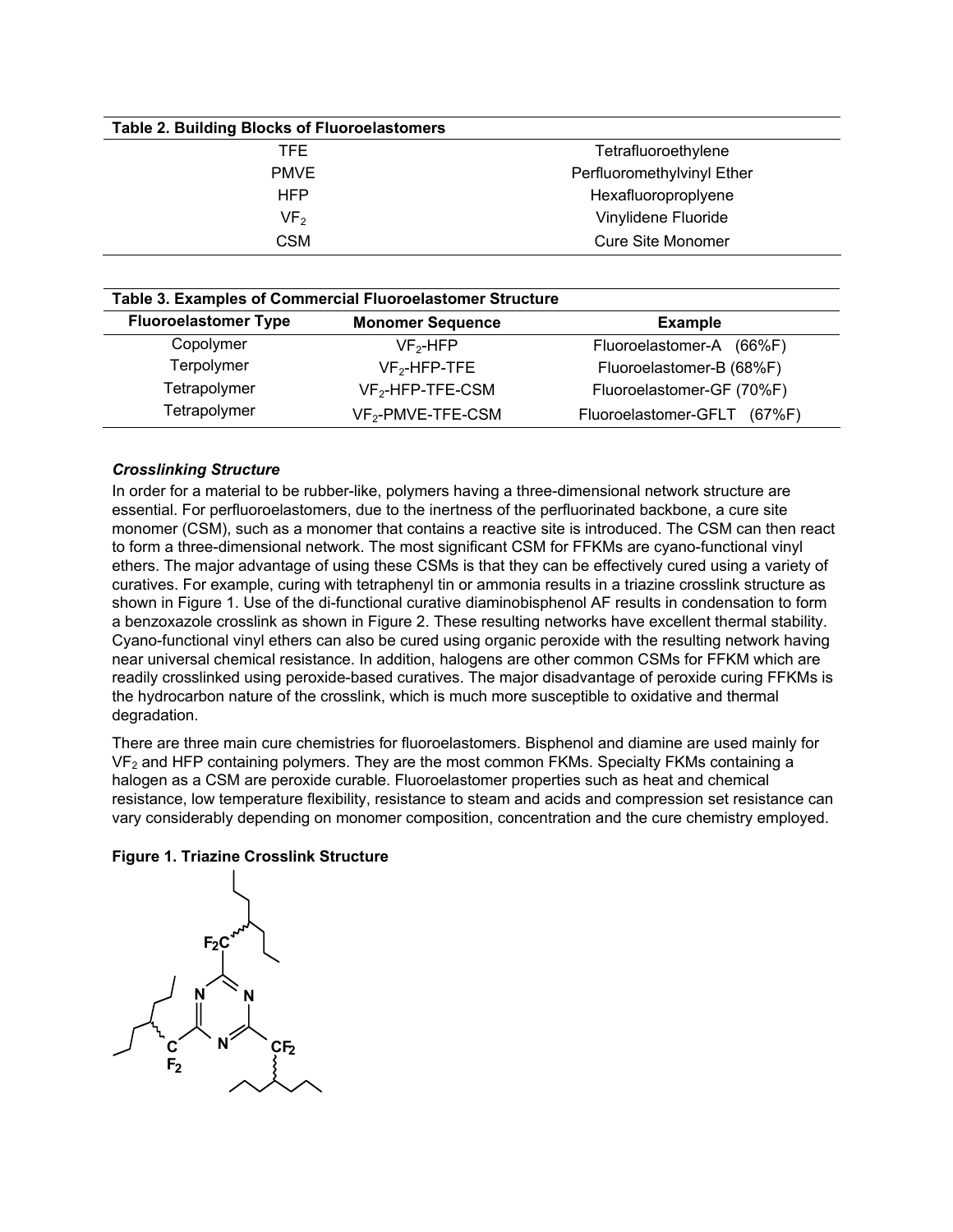**Figure 2. Benzoxazole Crosslink From Diaminobisphenol AF** 



### *Compounding*

As with all elastomers, FFKM and FKM are normally compounded with fillers, processing aids, etc. Typical fillers include carbon black, mineral fillers such as silica, talc, clay, etc., and polymeric fillers. Mechanical properties, chemical resistance, plasma resistance, and thermal stability of the final material not only depend on the polymer but also heavily depend on the other ingredients contained in the compound formulation. Their impact on critical properties for PV applications is discussed in later sections. Specific FFKM and FKM polymers and compounds can be designed for optimum performance in PV processing environments.

### **Applications for FFKM and FKM Seals in PV Cell Manufacturing Processes**

Elastomers are used as seals on PV processing equipment. Seals come in many shapes and forms including O-rings, gaskets and custom geometries. Material selection is one of the most important factors. Based on the application environment, suitable materials need to be selected for optimal performance.

PV cell processing environments vary significantly depending on the technology employed. In most cases, chemistry and temperature define the aggressiveness of the environment. There are three major types of processing applications in PV cell manufacturing: wet chemistry, high temperature and reactive plasma.

### *Wet Chemistry Applications*

A number of process steps in PV cell manufacturing involve wet chemistry. Many of these steps utilize aggressive acids, bases and solvents for etching, rinsing or cleaning. For example, hot KOH is used for surface texturing of crystalline silicon wafers. Aggressive chemicals can degrade elastomeric seals leading to seal failure. In some cases, seal failure can lead to contamination of the process and also cause safety incidents to occur. Signs of chemical attack include volume swell, weight loss, loss of mechanical properties and surface degradation, an example is shown in the photograph.

FKM and FFKM are used in multiple wet chemistry processes such as wafer sawing damage removal, texturing, edge isolation, etc. Typical chemicals encountered in these



processes include strong acids such as HF, HCl and  $HNO<sub>3</sub>$  as well as strong bases such as KOH and NaOH.

Table 4 presents a comparison of different grades of FKM and FFKM after immersion in different chemicals. The concentration and temperature selected were based on representative processing conditions used in PV cell manufacturing. The test duration selected was 168 hours in order to show longer term exposure effects.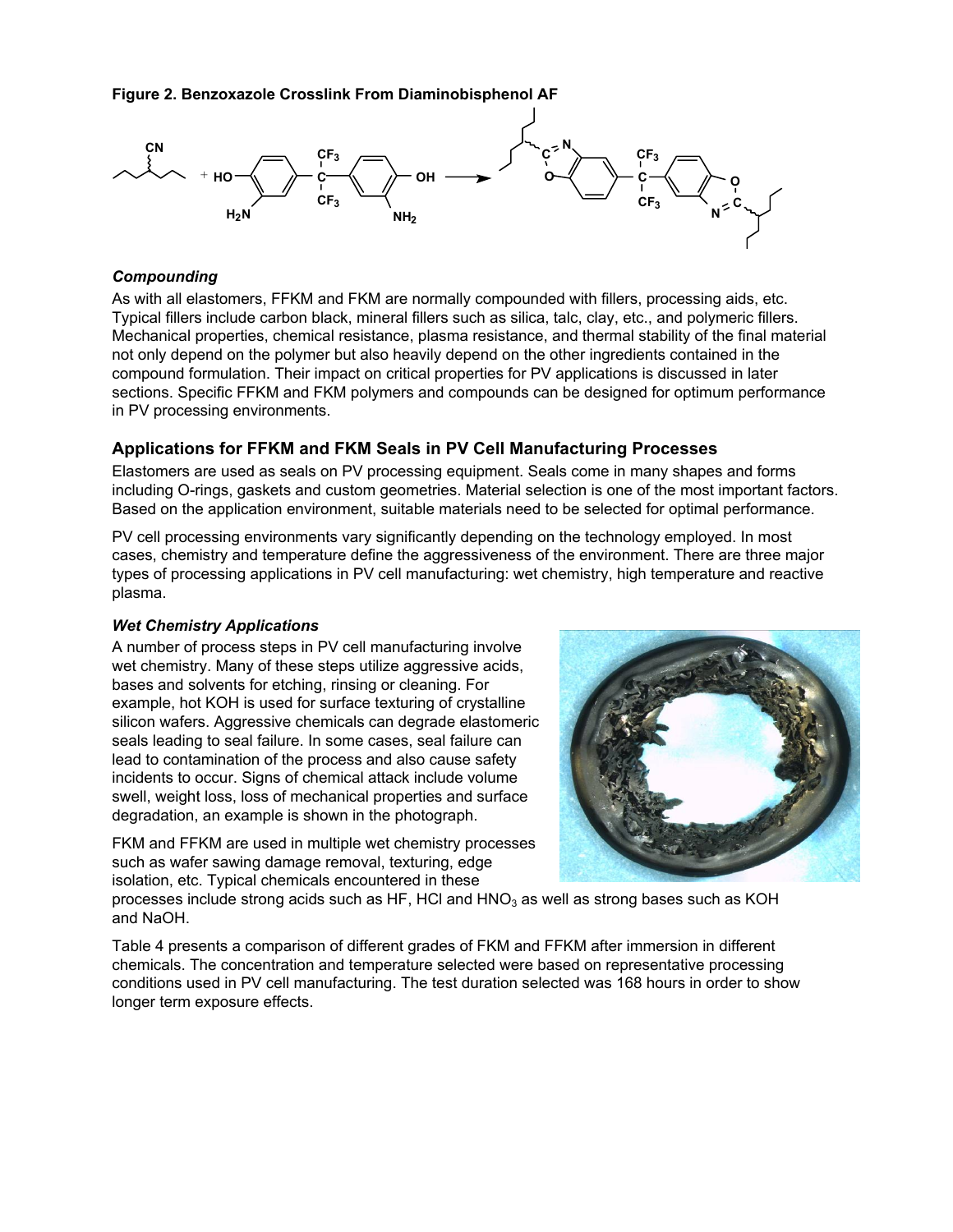### **Table 4. Chemical Immersion Test Data**

| <b>Chemical</b>                 | Property                            | <b>FKM</b>      | FFKM1    | FFKM2    |
|---------------------------------|-------------------------------------|-----------------|----------|----------|
|                                 | % Volume Change                     | 10.1            | 1.6      | 13.1     |
| HF (49%) @ 80°C For 168 Hours   | Points Hardness Change (Shore A)    | -6              | $-1$     | $-2$     |
|                                 | % Change in Ultimate Tensile Stress | 62.4            | $-0.9$   | $-7.4$   |
|                                 | % Change in Total Elongation        | $-37.4$         | $-12.0$  | $-22.9$  |
|                                 | % Volume Change                     | 29.8            | 1.8      | 3.8      |
| HNO3 (60%) @ 80°C For 168 Hours | Points Hardness Change (Shore A)    | $-54$           | $-6$     | $-12$    |
|                                 | % Change in Ultimate Tensile Stress | $-43.4$         | $-5$     | $-9.7$   |
|                                 | % Change in Total Elongation        | $-77.3$         | $-31.3$  | $-58.8$  |
|                                 | % Volume Change                     | $-20.7$         | $-0.1$   | $-0.3$   |
| NaOH (60%) @ 80°C For 168 Hours | Points Hardness Change (Shore A)    | $-5$            | 1        | $\Omega$ |
|                                 | % Change in Ultimate Tensile Stress | 11.5            | $-12.5$  | $-2.8$   |
|                                 | % Change in Total Elongation        | $-62.6$         | $-7.6$   | 1.2      |
|                                 | % Volume Change                     | 66.9            | 0.3      | $-0.5$   |
| KOH (30%) @ 80°C For 168 Hours  | Points Hardness Change (Shore A)    | O-rings brittle | $\Omega$ | $\Omega$ |
|                                 | % Change in Ultimate Tensile Stress | and cannot      | $-14.3$  | $-5.1$   |
|                                 | % Change in Total Elongation        | be measured     | $-19.2$  | $-5.5$   |

### **Testing Performed per ASTM D471 and D1414 (AS568 K214 O-rings)**

Significant performance differences were observed between FKM and FFKM. Generally speaking, FFKMs tend to exhibit better resistance to chemical attack from strong acids and bases, suggesting potentially longer seal life. For example, in a 30% KOH exposure test at 80°C, the FFKM materials tested showed minimal change in properties while the FKM material had a volume change of more than 60%. In addition, the FKM test specimens embrittled and could not be measured for hardness and retained physical properties.

The comparison also demonstrates that performance variation can exist within the same elastomer category. In 49% HF exposure testing at 80 °C, FFKM1 exhibited significantly lower volume swell and had better retention of mechanical properties versus FFKM2. As a result, FFKM1 should be preferentially selected over FFKM2 for applications where HF is used.

Temperature also plays a significant role in the aggressiveness of various chemicals. For example, Figure 3 illustrates the effect of temperature on different FFKM grades when immersed in hydrofluoric acid. The volume change rate increased significantly as the temperature was increased from 25 °C to 50 °C.

## **Figure 3. Volume Change in Hydrofluoric Acid as a Function of Temperature Testing Performed per ASTM D471 and D1414 (AS568 K214 O-rings)**

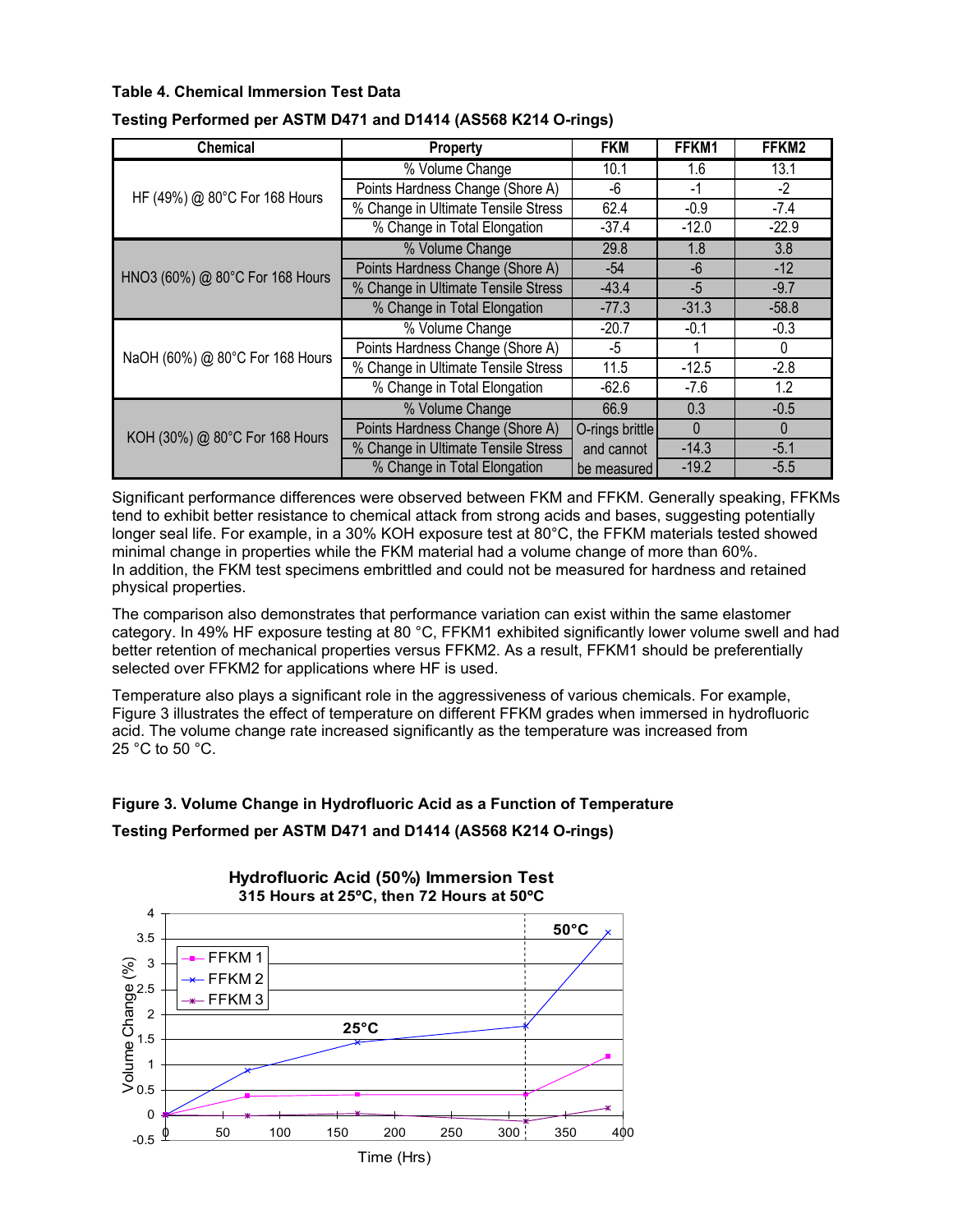Seals can also leach contaminants into the process system and ultimately contaminate the finished product. Since UPDI water is used in many rinsing steps, maintaining purity is an important factor. Table 5 shows the metallic and total organic carbon (TOC) extractables of FKM versus FFKM after immersion in UPDI water at 80 °C for 1 month. The metallic and TOC extractables from FFKM were significantly lower than from FKM, indicating less risk of contamination to the process environment

### **Table 5. UPDI Water Extractables Test Data**

### **DuPont Proprietary Test Method (AS568 K214 O-rings)**

Extractables Performance of Fluorinated Elastomers in 18MΩ UPDI Water  $(1 \text{ MeV})$  at 800 $\Omega$ , Parts Per Billian (ppb,

| (1 MONTH at 80°C, Parts Per Billion (ppp, ug/L) ICP-MS/GF-AA/IC) |      |            |        |                   |
|------------------------------------------------------------------|------|------------|--------|-------------------|
| <b>Extractable Detected</b>                                      | DL   | <b>FKM</b> | FFKM 1 | FFKM <sub>2</sub> |
| Aluminum (AI)                                                    | 0.05 | 9.50       | 1.10   | 3.43              |
| Barium (Ba)                                                      | 0.01 | ND.        | 0.09   | 0.13              |
| Calcium (Ca)                                                     | 3.00 | 15.40      | 0.00   | 0.00              |
| Copper (Cu)                                                      | 0.05 | 0.90       | 0.03   | 0.11              |
| Iron (Fe)                                                        | 0.10 | 3.60       | 10.33  | 0.47              |
| Magnesium (Mg)                                                   | 0.02 | 2.70       | 1.24   | 0.75              |
| Silicon (Si)                                                     | 0.50 | ND.        | 11.05  | 5.05              |
| Sodium (Na)                                                      | 0.06 | ND.        | 9.60   | 1.27              |
| Tin(Sn)                                                          | 0.02 | <b>ND</b>  | 0.20   | 0.00              |
| Titanium (Ti)                                                    | 0.05 | ND.        | 0.74   | 0.06              |
| Zinc(Zn)                                                         | 0.06 | 0.50       | 0.12   | 0.07              |
| Total Organic Carbon (TOC)                                       |      | 1540       | 301    | 491               |

Anionic extractables from sealing materials can also be an important factor. pH control of the process may be affected depending on the type of species and amount extracted. Several incidents have been reported where the pH value dropped significantly (from 7 to 2) as a result of fluoride ion leaching from the sealing material into the UPDI water bath.

### *High-Temperature Applications*

High heat and temperature spikes can degrade elastomeric seals causing their crosslinking structure to become irreversibly damaged. When elastomers are used above their maximum continuous service temperature limit over time, they can become hard and brittle, thereby losing their ability to maintain effective sealing. The results can be unscheduled downtime, potential product loss or even worse, possible safety threats to the work environment.

High temperatures are employed in several PV cell manufacturing processing steps. The Siemens processes used in poly-Si production are good examples; the process temperature is between 900 °C to 1100 °C. Other high temperature processes include doping in crystalline silicon PV manufacturing and diffusion in CIGS thin film PV cell manufacturing. While the temperature of the CIGS Diselenide diffusion process (550 °C max.) is relatively lower compared to the other thermal processes listed above, the sidewalls of the oven (where most of the seals are located) are heated to 200 °C to avoid condensation of H<sub>2</sub>Se gas. Thus, high heat is a major factor to be considered when selecting sealing materials.

Compression set and seal force retention are two properties that are commonly used to evaluate the sealing functionality of elastomers in high temperature applications. Compression set measures the percentage of deformation that cannot be recovered after a seal (O-ring) is compressed for a certain period of time at high temperature. A lower percentage usually indicates better material recovery properties/capability. Figure 4 compares different materials after long-term (336 hours) compression set testing at elevated temperatures. Silicone (VMQ) showed higher compression set at 150 °C while FKM maintained good compression set properties. However, at 200 °C, FKM began to exhibit significantly higher compression set. It was observed that both FKM and VMQ completely lost their resilience after 336 hours at 250 °C while FFKM maintained excellent recovery properties over the entire temperature range.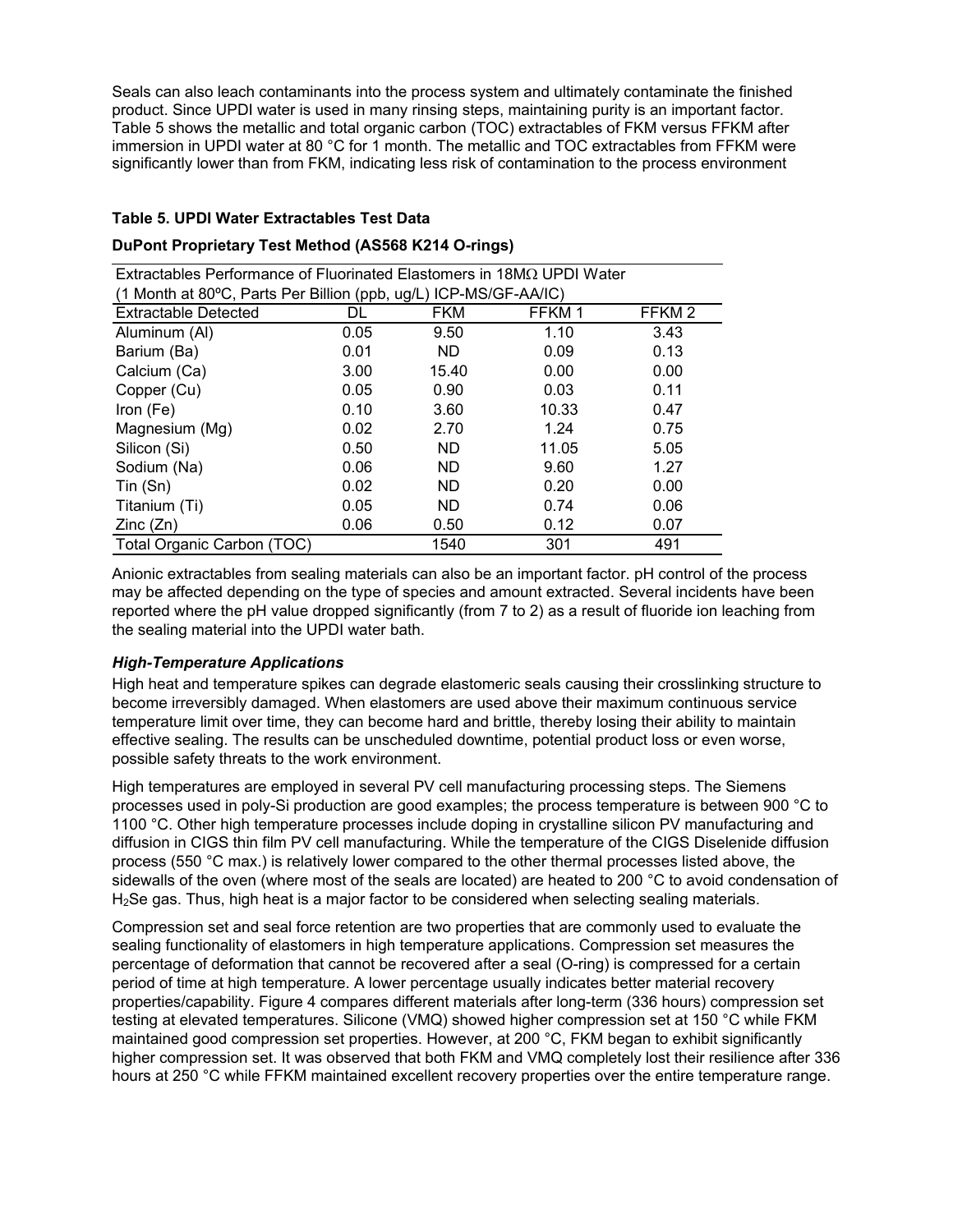# **Figure 4. Long-Term Compression Set Test Data Testing Performed per ASTM D395B and D1414 (AS568 K214 O-rings)**



Seal force retention measures how much contact pressure a seal can maintain after exposure to high temperature over an extended period of time. Figure 5 compares the seal force retention properties (% sealing force retained) of various materials at 204 °C. Again, significant performance variation was observed between FFKM, FKM and VMQ.

### **Figure 5. Seal Force Retention Test Data**

### **ISO 3884 Method A (Shawbury Wallace Relaxometer, AS568 K214 O-rings, 25% Compression)**



Elastomeric seals can degrade under high temperatures causing outgassing to occur, thereby contaminating the process environment. Hydrofluoric acid (HF) is one of the gases evolved when FFKM and FKM begin to degrade. It can be harmful to process equipment, especially to quartz and stainless steel components. Outgassing can also cause slow vacuum pump-down to occur. Figure 6 compares the outgassing performance of FFKM, FKM and VMQ.

**Long term compression set testing after 336 hours**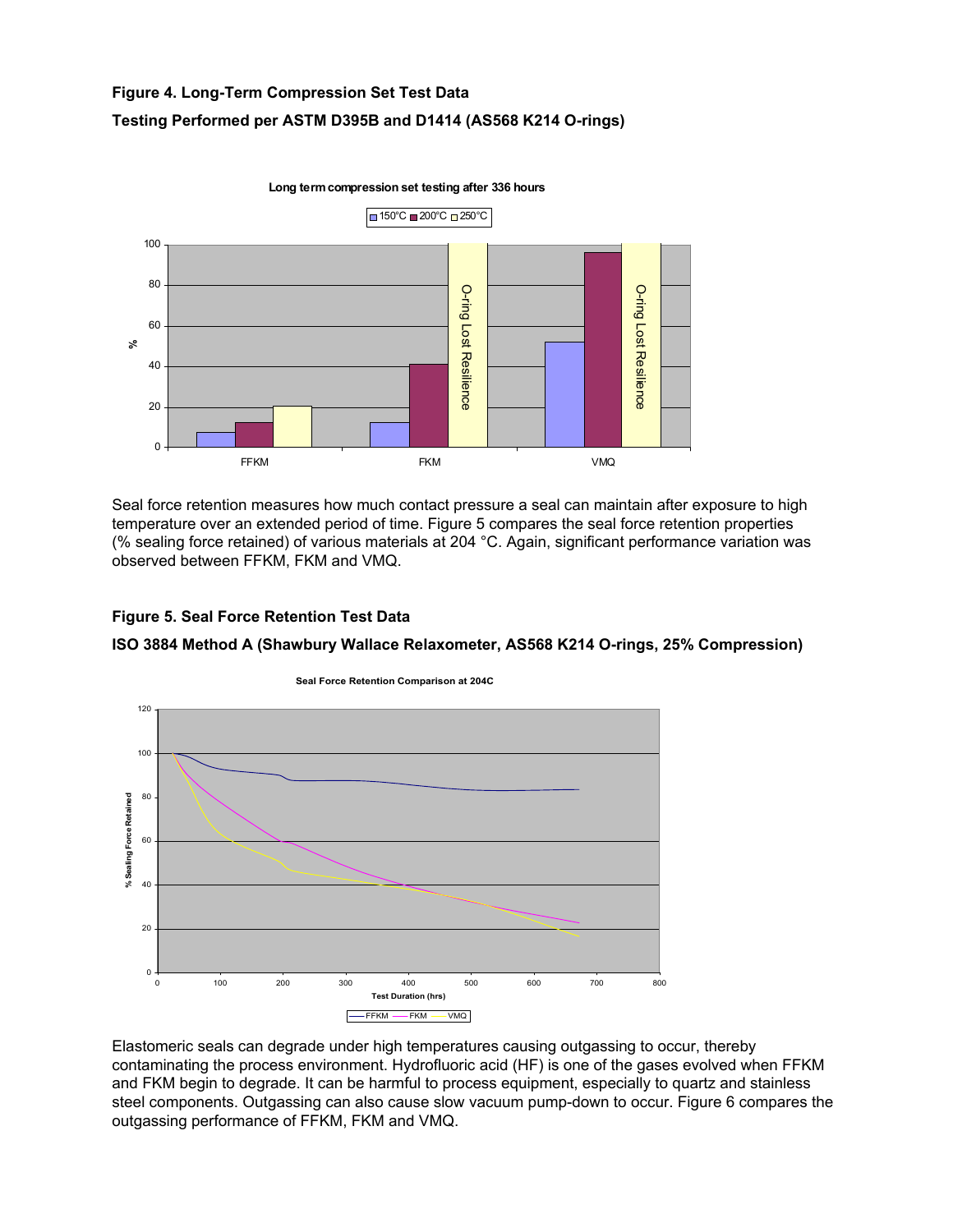# **Figure 6. Outgassing Comparison: FFKM versus FKM and VMQ DuPont Proprietary Test Method (AS568 K214 O-rings)**



## **Outgassing of Elastomers**

Elastomers are poor thermal conductors. Despite the use of external cooling systems designed to keep the flanges and the bulk temperature of the seals at relatively low temperatures, exposure of the seal to either hot surface contact points or to by-products of process reactions can increase the seal temperature locally (see photograph below) thus causing seal degradation and outgassing to occur.

Additionally, aggressive chemicals are used in many high temperature PV manufacturing processes. In the case of Siemens processes for poly-Silicon production, chroine-based silicon precursors (TCS) and HCl gas participate in the CVD reaction. The presence of HCl gas at high temperatures further complicates the material selection choice. The picture below illustrates this point. VMQ is typically a good candidate for high temperature applications. However, it degraded upon exposure to HCl gas at 180 °C.

FKM also appears to be a good choice based on its appearance after exposure testing. However, FKM exhibited significantly poorer compression set properties after exposure as shown in Figure 7. FFKM, on the other hand, demonstrated excellent



performance and should be preferentially selected over VMQ and FKM for service in HCl gas. CdTe manufacturing processes are another example where seals can be exposed to aggressive chemicals, i.e., ammonia, chlorine gas, etc., at elevated temperatures.



### **VMQ in HCl 180°C**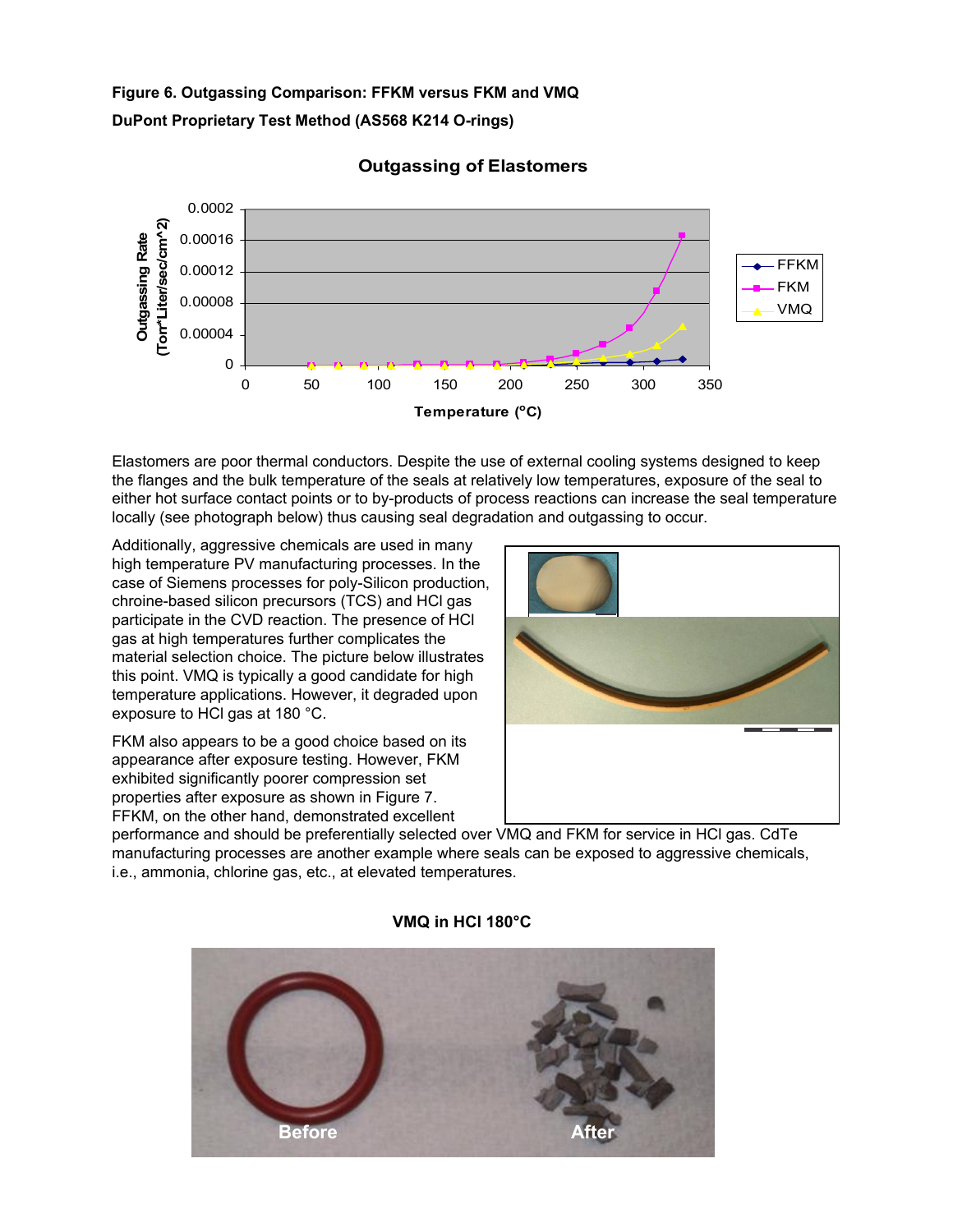# **Figure 7. Compression Set of FFKM and FKM Before and After HCl Gas Exposure Testing Performed per ASTM D395B and D1414 (AS568 K214 O-rings)**



#### **Compression set comparison**

### *Reactive Plasma Applications*

Plasma is used in several deposition and dry etch processes in PV cell manufacturing. Plasma can be a very aggressive media depending on the power and chemistry employed. If not selected appropriately, elastomers can be eroded at astonishing rate in plasma, leading to problems during pump-down or causing toxic gasses to be released into the atmosphere.



Fluorine-containing plasmas, e.g.,  $NF_3$ ,  $SF_6$ ,  $CF_4$ , etc., are most commonly used for deposition chamber cleaning due to their high reactivity towards materials to be removed. In PV manufacturing, plasma cleaning is employed in PECVD systems used for silicon nitride Anti-Reflective Coating (ARC) deposition and amorphous/micro-crystalline absorber layer deposition. Plasma-generated fluorine radicals are also being evaluated as a replacement for wet etching chemistry for wafer sawing damage removal and wafer thinning manufacturing processes. Processing requiring resistance to oxygen plasma includes passivation of the c-Si active layer and reactive sputtering for TCO ZnOx front contacts deposition.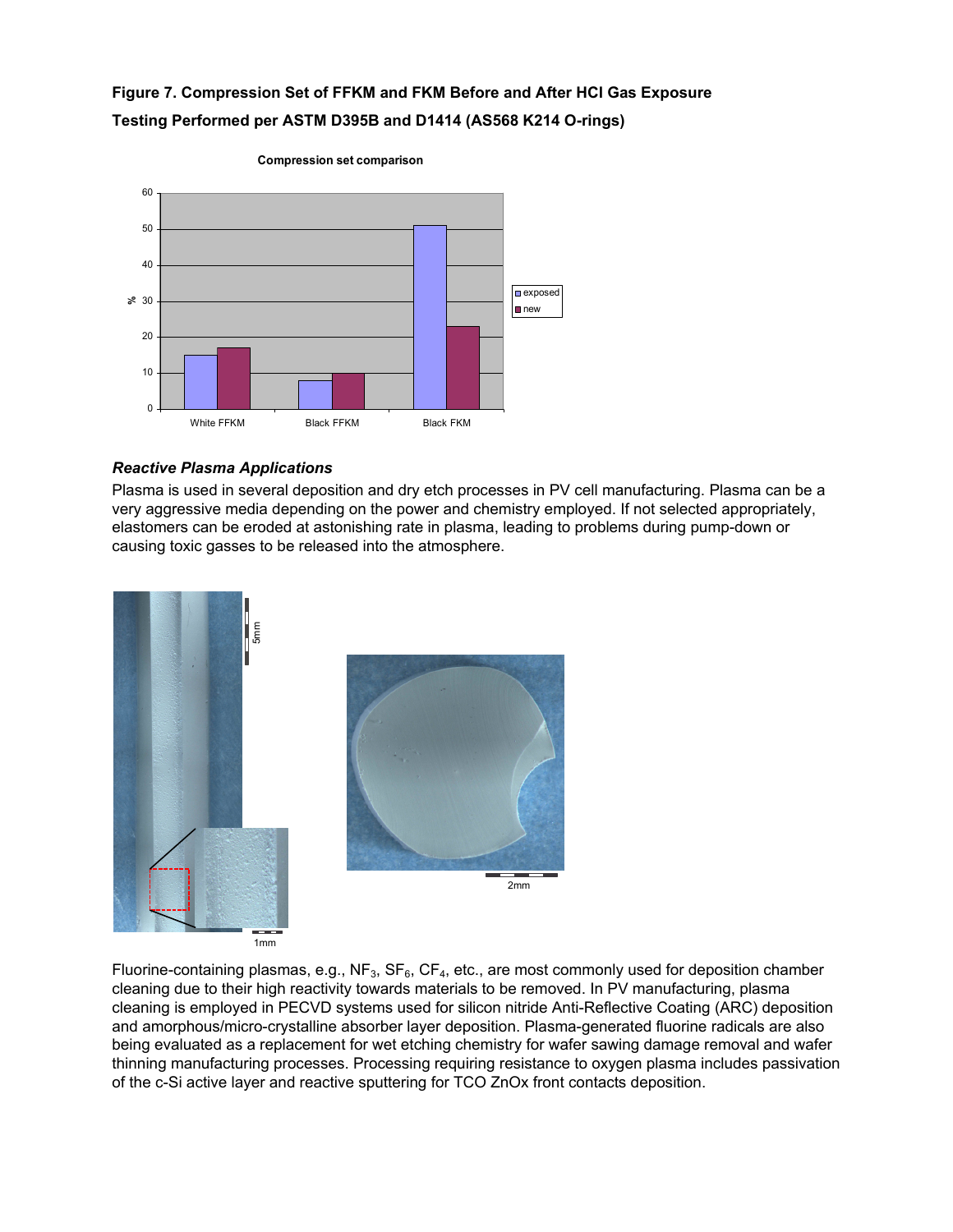In order to better predict seal life, a more thorough understanding of the plasma attack mode is required. A further look into plasma conditions indicates there are two major types of plasma attack modes with respect to elastomer seal materials: physical and chemical. In a physical attack mode, the exposed seals are bombarded by ions charged by a high energy electrical field. In a chemical attack mode, damage is primarily caused by a chemical reaction between reactive species (radicals) and the sealing material. "Physical" plasma attack (etching) is highly dependent on the kinetic energy of the ions and is typically less selective, for example, ions will strike the surface of the sealing material and physically "sputter" material away. "Chemical" plasma attack (etching) tends to be very selective, for example, radicals will react with the sealing material to form volatile products that can be pumped away. In most seal locations on PV processing equipments, the plasma attack mode is primarily chemical.This is particularly true for processing equipment that utilizes remote plasma sources and also where in-situ plasma sources are employed in which the ion density is low or the plasma glow is confined.

Figure 8 illustrates the weight loss (erosion) properties of fluorinated elastomers compared to VMQ (silicone) and FVMQ (fluorosilicone) in  $NF_3$  and oxygen plasma. VMQ and FVMQ performed well in pure oxygen plasma but exhibited a high rate of erosion in fluorine-based plasmas. FKM also showed significant performance variation depending on the plasma and specific grade of material tested. FFKM exhibited very low weight loss (erosion) in both plasma types.

### **Figure 8. Plasma Erosion (% Weight Loss) Comparison**

**DuPont Proprietary Test Method (AS568 K214 O-rings)** 



**6 hours at 200W, direct exposure, downstream reactor**

In certain applications, particle generation can also be a concern. Different grades of FKM and FFKM can show a significant variation in particle generation even though their erosion rate may be similar. "Cleaner" grades of FKM and FFKM can be formulated especially for this purpose.

### **Summary**

Understanding elastomer performance is important to help prevent or reduce unplanned maintenance and safety incidents as a result of incompatible sealing materials. Elastomer performance can vary significantly depending on the processing environment and technology employed. For PV applications, maximizing equipment performance requires the selection of appropriate sealing materials. Many factors, such as chemical compatibility, thermal stability, etc., should be considered before an appropriate match between performance needs and material capabilities can be established. A seal expert should be consulted in order to determine the optimal performance balance.